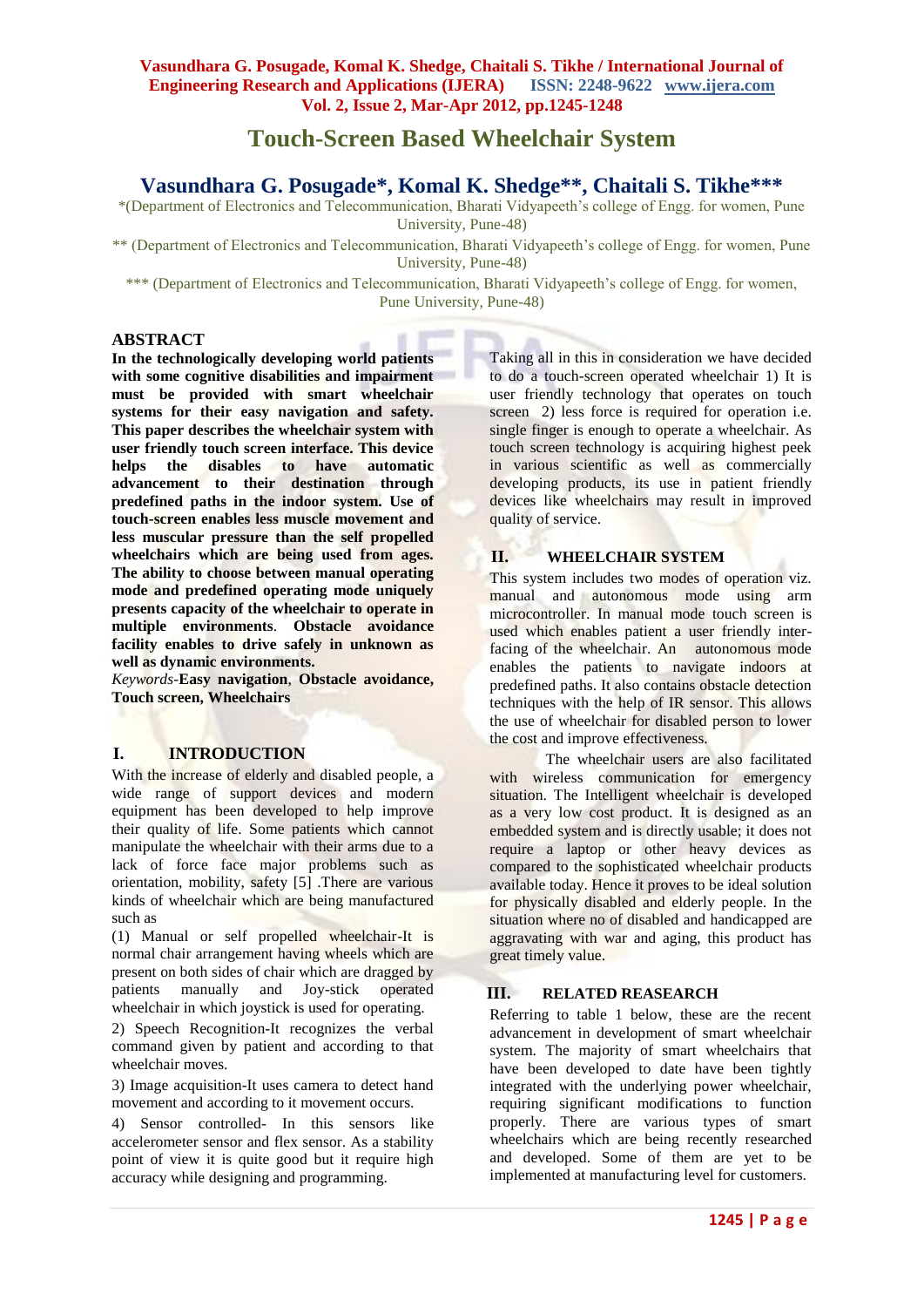#### **Vasundhara G. Posugade, Komal K. Shedge, Chaitali S. Tikhe / International Journal of Engineering Research and Applications (IJERA) ISSN: 2248-9622 www.ijera.com Vol. 2, Issue 2, Mar-Apr 2012, pp.1245-1248**

To accommodate this population, several researchers have used technologies originally developed for mobile robots to create "smart wheelchairs." A smart wheelchair typically consists of either a standard power wheelchair base to which a computer and a collection of sensors have been added or a mobile robot base to which a seat has been attached [7]. It is worthy to recall that the aim of this study was to develop an intelligent robotic wheelchair to provide independent mobility to cognitively and motor disabled people [2].

As described in the table below multiple wheelchair designs shows the adaptability of the system to dynamically changing environment which includes the curved path, narrow passageways as well as dynamically changing

obstacles. The majority of smart wheelchairs that have been developed to date have been tightly integrated with the underlying power wheelchair, requiring significant modifications to function properly [7]. As this system is using 4 wired resistive touch screen, its compact size and higher resolution makes the system more user friendly.

This system is implemented using ARM microcontroller which has on chip memory of 512 KB in which predetermined paths can be stored without interfacing any external memory. This system can also be modified for the patients other than patients with cerebral palsy by adding various advanced and newly developed interfacing devices.

| $p$ assageways as well as aymanically enanging          |                                                                                                                                                                                                                 |
|---------------------------------------------------------|-----------------------------------------------------------------------------------------------------------------------------------------------------------------------------------------------------------------|
| <b>System</b>                                           | <b>Description</b>                                                                                                                                                                                              |
| Multi-mode control powered<br>Wheelchair [1]            | Provides Manual, Speech, Vision and Autonomous modes<br>that can be used in accordance with needs and situation.                                                                                                |
| Intelligent wheelchair<br>System [2]                    | Automatic navigation system that drives the vehicle, avoiding<br>obstacles even in unknown and dynamic scenarios.                                                                                               |
| Motion Control for powered<br>Wheelchair <sup>[3]</sup> | Straight and curved motion mode of wheelchair based on<br>joystick to calculate synchronized motion ratio for safe<br>navigation on roads with uneven ground or obstacles.                                      |
| Electric power wheelchair [4]                           | Provides manual operation based on joystick and autonomous<br>Operation relies on a computer vision for navigation.                                                                                             |
| Hand Gesture wheelchair<br>System $[5]$                 | User provides input to system through facial gestures, which are<br>are Interpreted through computer vision techniques. Response<br>to user input (facial gestures) adapts based on wheelchairs<br>surrounding. |
| Intelligent Wheelchair<br>Platform [6]                  | Provides automatic navigation by outfitting the wheelchair with<br>cameras, a laser range finder and on board processing.                                                                                       |

#### **Table1.**

Current and recent smart wheelchair research projects

#### **IV. INTERFACES FOR SYSTEM**

As shown in Fig.1, the main components of the system contain hardware, software as well as interfacing devices. The touch-screen is used as input device while LCD is used for display. C language is used for designing the software. Due to some indoor or outdoor hurdles, there is a possibility of collision as a result of misjudgment. To avoid this situation this system uses IR sensors which senses the obstacle in the way and system will immediately respond to it. 4 wire touch screen is used as touch screen interface. The use of resistive touch screen enables low power consumption and millions of touch life.<br>Fig.1. Architecture and main components of the



system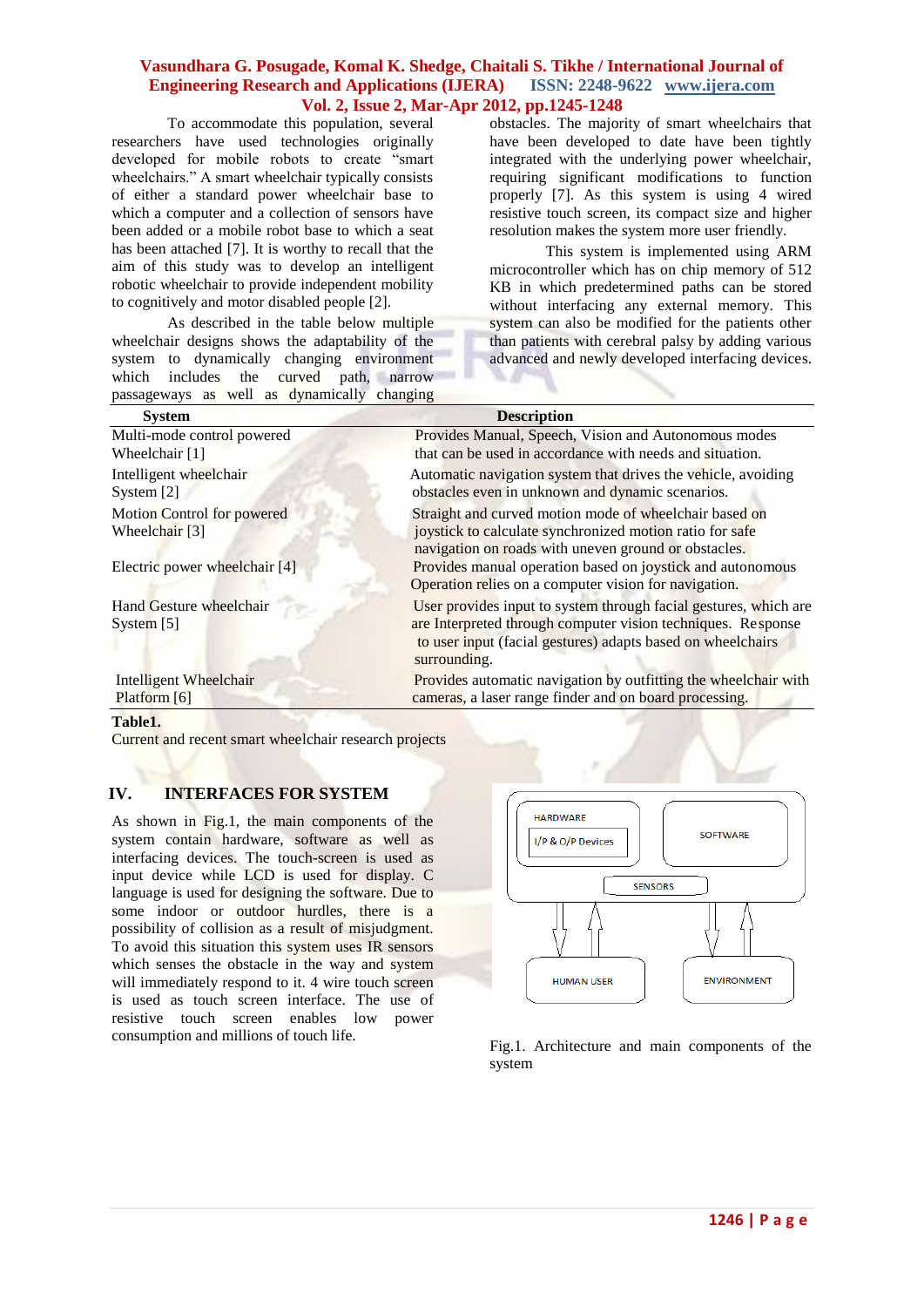#### **Vasundhara G. Posugade, Komal K. Shedge, Chaitali S. Tikhe / International Journal of Engineering Research and Applications (IJERA) ISSN: 2248-9622 www.ijera.com Vol. 2, Issue 2, Mar-Apr 2012, pp.1245-1248**

Two modes of operation such as manual and autonomous will enable the patient a choice of navigation. Predefined paths can be chosen from touch screen panel which can trace the paths which are stored in the memory.ARM microcontroller is used for processing of the touch screen input as well as the sensor input.

#### **V. SOFTWARE DESIGN**



5. (A) Flowchart of wheelchair system software

## **V. [1] ALGORITHM**

- 1) start
- 2) Turn on power
- 3) Give command on touch screen panel
- 4) Choose navigation option as per indoor or outdoor environment
- 5) Avoiding obstacles automatically through sensors
- 6) Reach destination
- 7) Stop

Software design enables the adaptive changes in the system without changing the hardware as per patient's requirement. Some additional facilities can be added with the help of software. Patients with cognitive disorder require different arrangement than elderly patients.

## **VI. FUTURE WORK**

Much future work is to be completed before commercialization of this project. This includes further development of hardware and software. It also includes the full testing of the system. The system can be redesigned and rebuild as per the patients requirement. We have planned wide range of activities that will be useful to evaluate system.

#### **VII. CONCUSION**

We have described the system which is driven by the sensors and advanced algorithm. Though we are mainly focusing on touch screen based system interface, further advancements can be done through more research. The interface and software can be modified and redeveloped according to the level of disability of the patient.

## **ACKNOWLEDGEMENTS**

We are highly indebted to **Mrs. S. M. Jagdale** (Assistant Professor at Bharati Vidyapeeth's College of Engg. for women) for her valuable guidance and constant supervision as well as for providing valuable information. We would also like to express our special gratitude and thanks to her for giving us such attention and support.

#### **REFERENCES**

- 1. Jizhong Liu ; Hua Zhang ; Bingfei Fan; Guanghui Wang; Wu,J., "A Novel Economical Embedded Multi-mode Intelligent Control System for Powered Wheelchair", Proc Int'l Conf. Computing, Control and Industrial Engineering (CCIE), June 2010, vol. 1, pp. 156-159.
- 2. Jizhong Liu ; Hua Zhang ; Bingfei Fan; Guanghui Wang; Wu,J., "A Novel Economical Embedded Multi-mode Intelligent Control System for Powered Wheelchair", Proc Int'l Conf. Computing, Control and Industrial